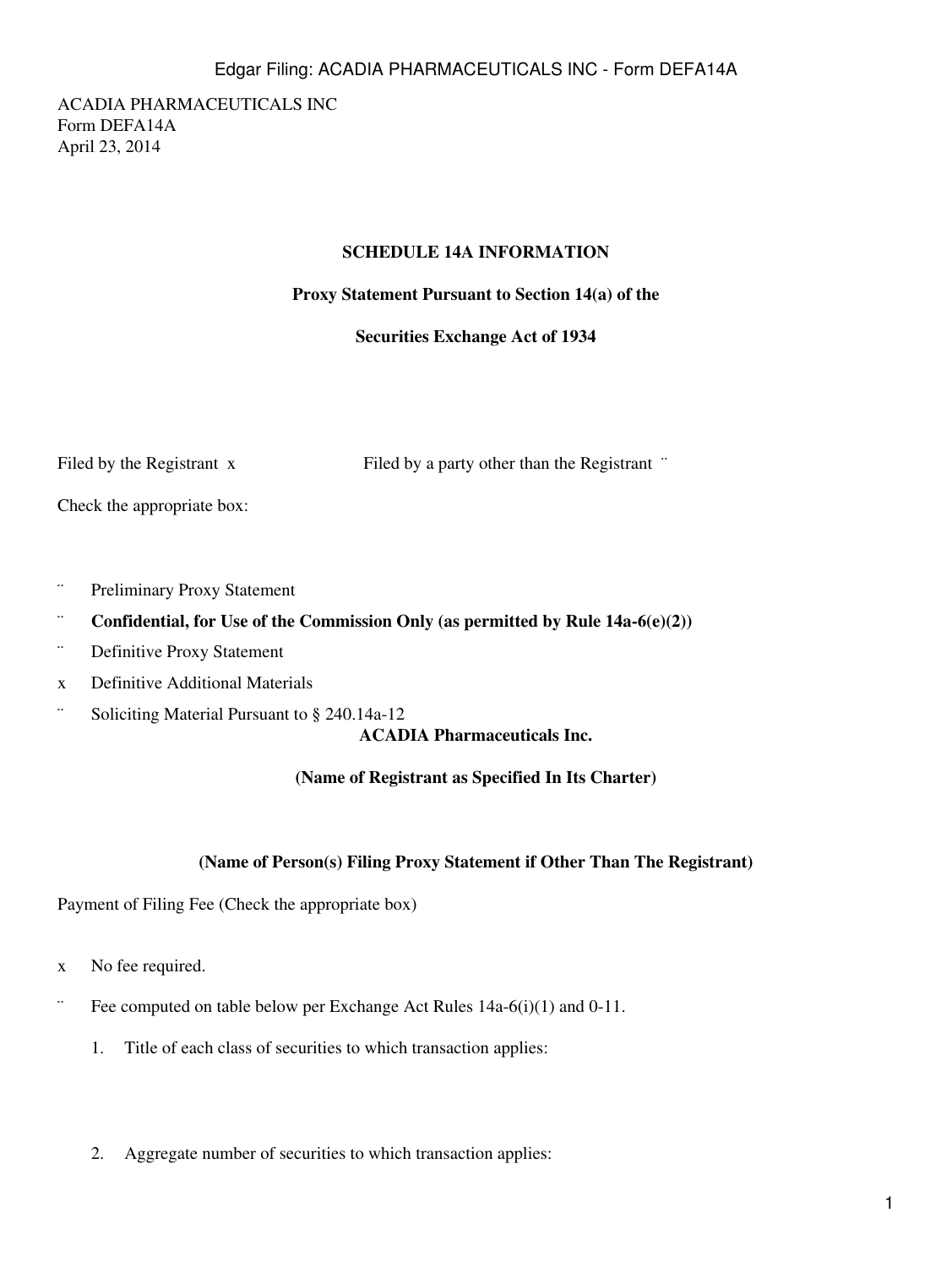# Edgar Filing: ACADIA PHARMACEUTICALS INC - Form DEFA14A

- 3. Per unit price or other underlying value of transaction computed pursuant to Exchange Act Rule 0-11 (set forth the amount on which the filing fee is calculated and state how it was determined):
- 4. Proposed maximum aggregate value of transaction:
- 5. Total fee paid:
- ¨ Fee paid previously with preliminary materials.
- $\degree$  Check box if any part of the fee is offset as provided by Exchange Act Rule 0-11(a)(2) and identify the filing for which the offsetting fee was paid previously. Identify the previous filing by registration statement number, or the Form or Schedule and the date of its filing.
	- 1. Amount Previously Paid:
	- 2. Form, Schedule or Registration Statement No.:
	- 3. Filing Party:
	- 4. Date Filed: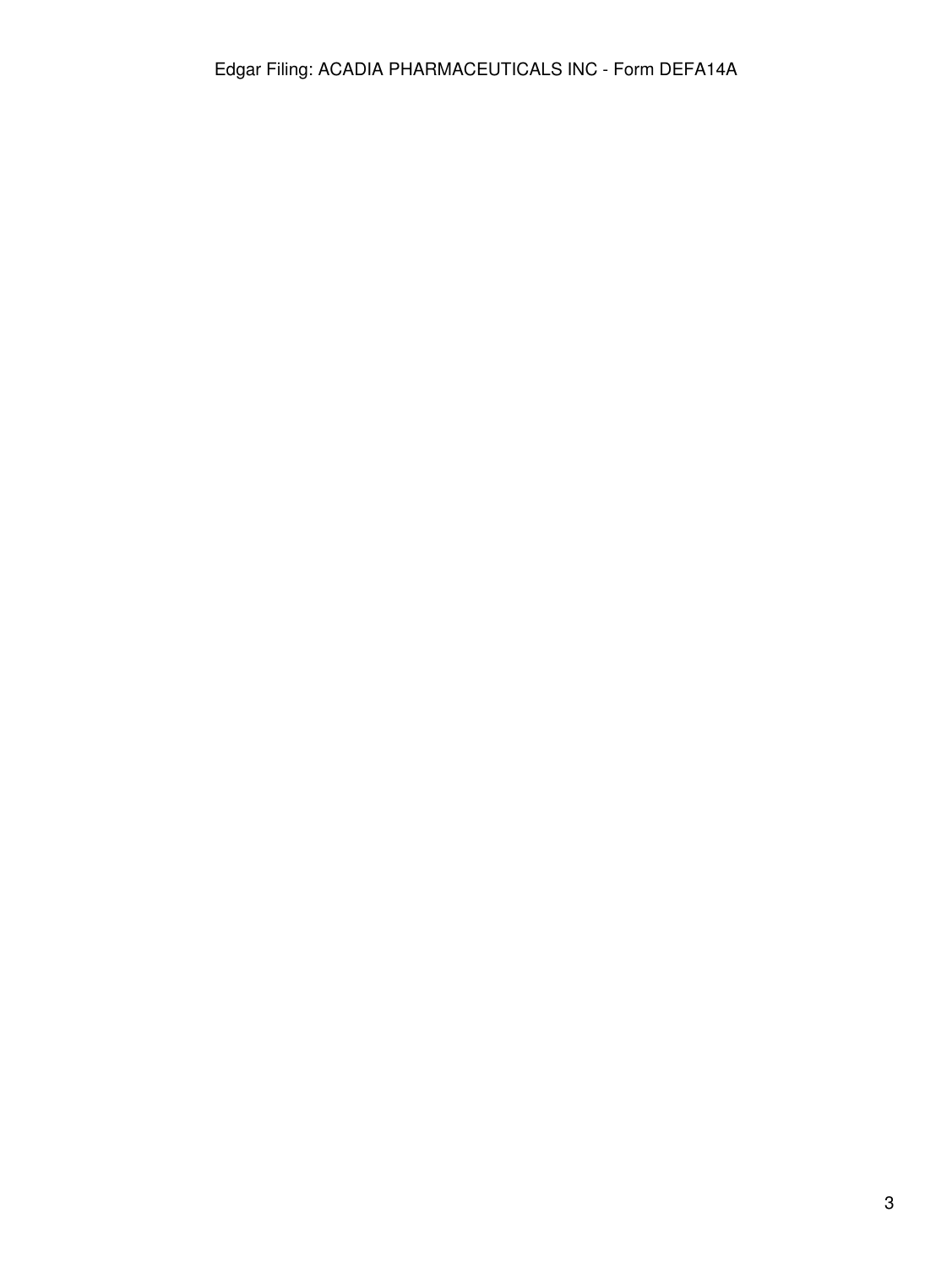## **\*\*\* Exercise Your** *Right* **to Vote \*\*\* Important Notice Regarding the Availability of Proxy Materials for the**

**Shareholder Meeting to Be Held on June 06, 2014**

*ACADIA PHARMACEUTICALS INC.* Meeting Type: Annual Meeting

**Meeting Information**

**For holders as of:** April 08, 2014 **Date:** June 06, 2014 **Time:** 8:00 AM PDT **Location:** Hilton La Jolla Torrey Pines 10950 North Torrey Pines Road La Jolla, California 92037

You are receiving this communication because you hold shares in the above named company.

This is not a ballot. You cannot use this notice to vote these shares. This communication presents only an overview of the more complete proxy materials that are available to you on the Internet. You may view the proxy materials online at *www.proxyvote.com* or easily request a paper copy (see reverse side).

We encourage you to access and review all of the important information contained in the proxy materials before voting.

# **See the reverse side of this notice to obtain proxy materials and voting instructions.**

Broadridge Internal Use Only

Job #

Envelope #

Sequence #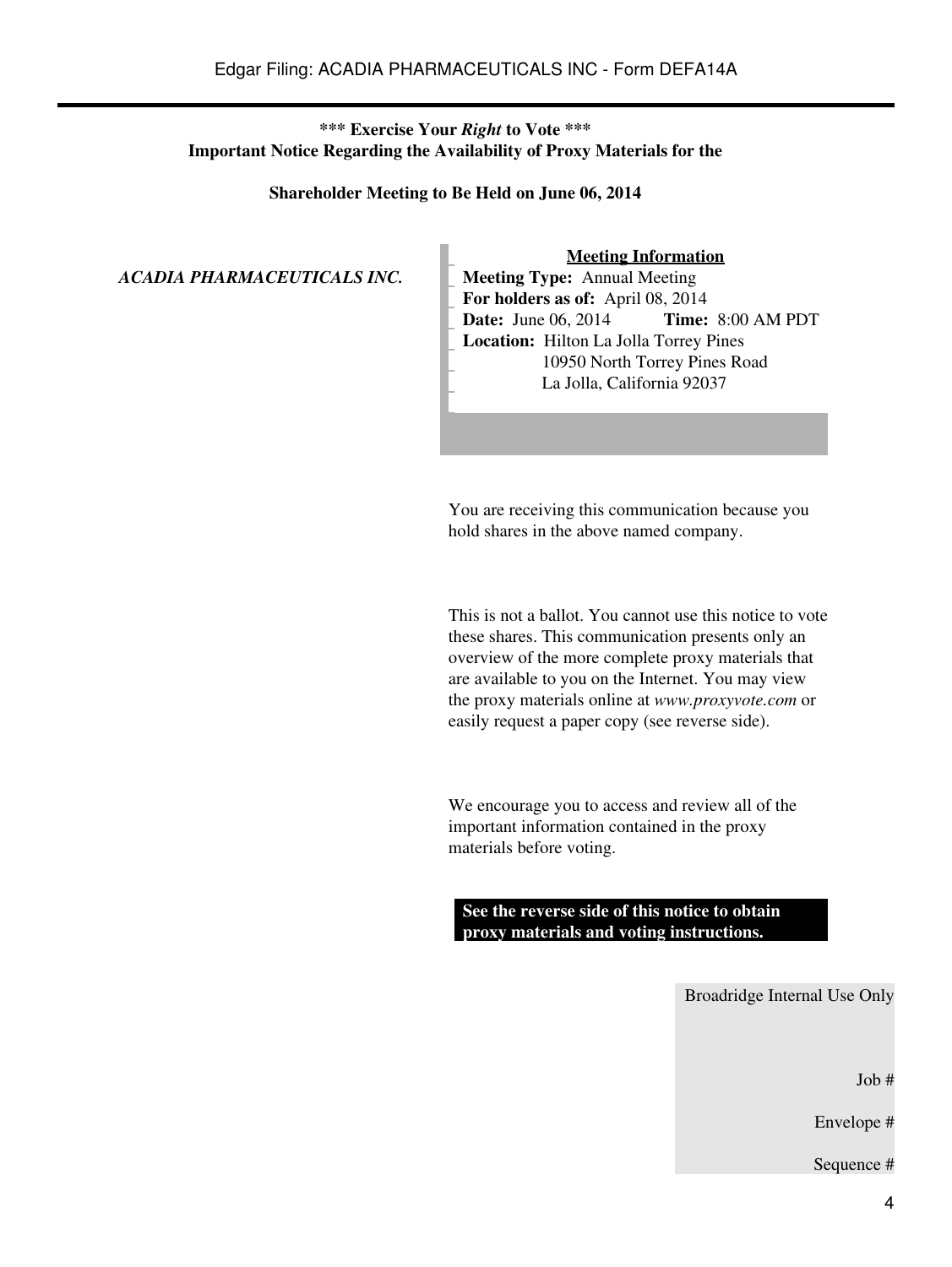# of # Sequence #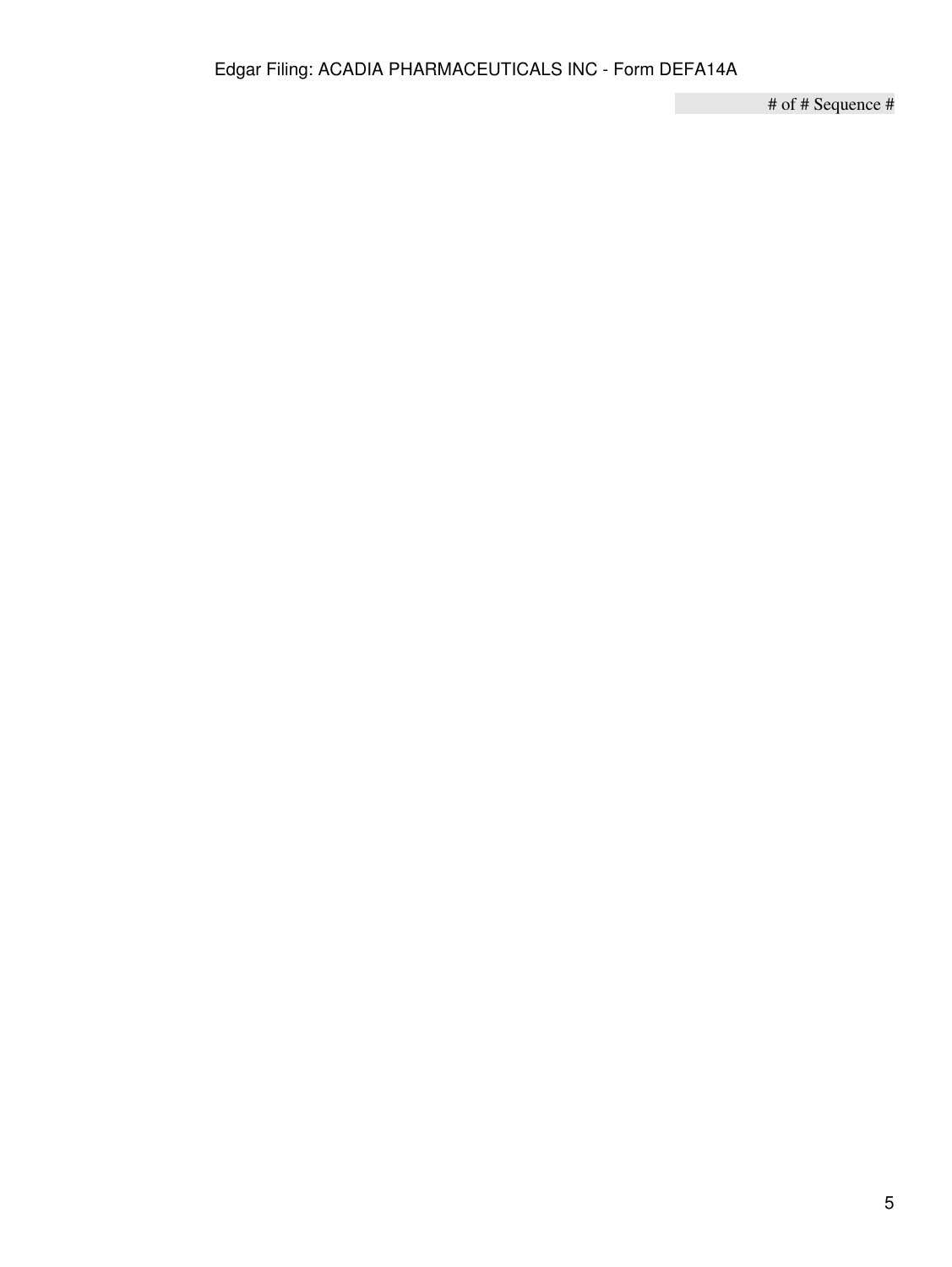### **Before You Vote**

How to Access the Proxy Materials

# **Proxy Materials Available to VIEW or RECEIVE:**

1. Annual report/ 10-K 2. Proxy Statement

**How to View Online:**

Have the information that is printed in the box marked by the arrow (located on the following page) and visit: *www.proxyvote.com.*

## **How to Request and Receive a PAPER or E-MAIL Copy:**

If you want to receive a paper or e-mail copy of these documents, you must request one. There is NO charge for requesting a copy. Please choose one of the following methods to make your request:

1) *BY INTERNET:* www.proxyvote.com

2) *BY TELEPHONE:* 1-800-579-1639

3) *BY E-MAIL\*:* sendmaterial@proxyvote.com

\* If requesting materials by e-mail, please send a blank e-mail with the information that is printed in the box marked by the arrow (located on the following page) in the subject line.

Requests, instructions and other inquiries sent to this e-mail address will NOT be forwarded to your investment advisor. Please make the request as instructed above on or before May 25, 2014 to facilitate timely delivery.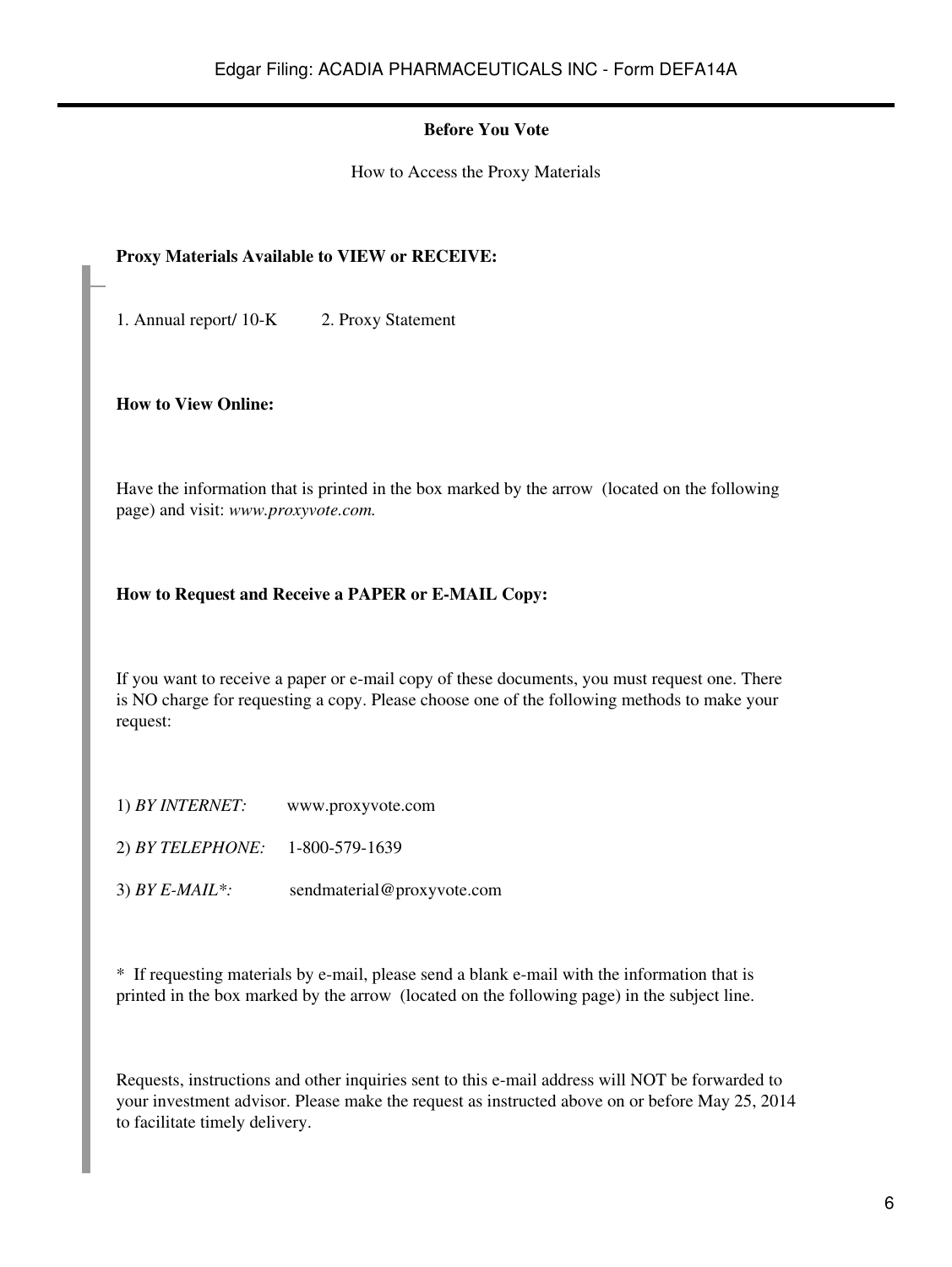٠ П

# **How To Vote**

# Please Choose One of the Following Voting Methods

**Vote In Person:** If you choose to vote these shares in person at the meeting, you must request a *legal proxy*. To do so, please follow the instructions at *www.proxyvote.com* or request a paper copy of the materials, which will contain the appropriate instructions. Many shareholder meetings have attendance requirements including, but not limited to, the possession of an attendance ticket issued by the entity holding the meeting. Please check the meeting materials for any special requirements for meeting attendance.

**Vote By Internet:** To vote now by Internet, go to *www.proxyvote.com.* Have the information that is printed in the box marked by the arrow available and follow the instructions.

**Vote By Mail:** You can vote by mail by requesting a paper copy of the materials, which will include a voting instruction form.

Internal Use Only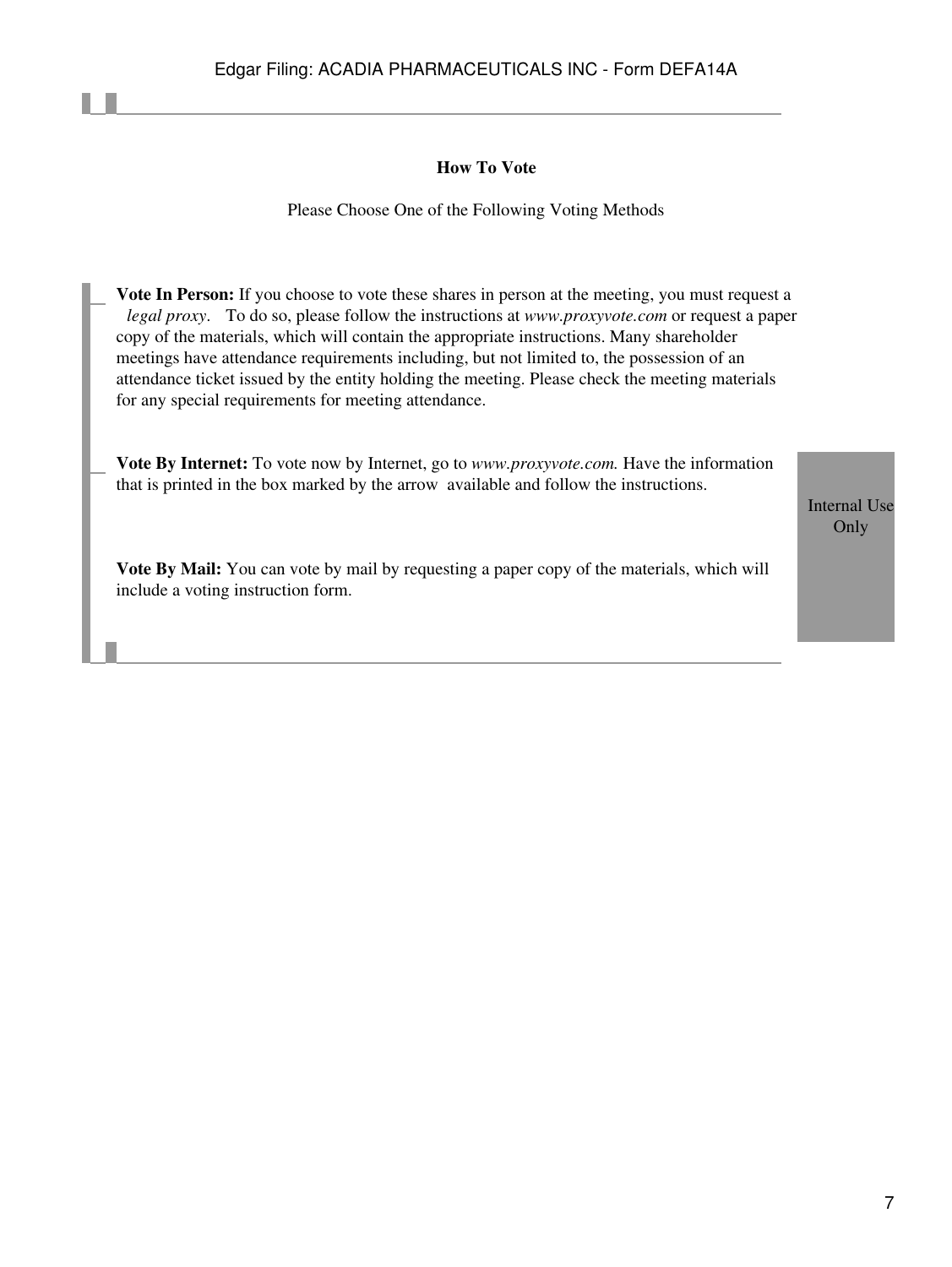# **Voting items The Board of Directors recommends that you vote FOR the following: 1.** Election of Directors

**Nominees** 01 Michael Borer 02 Mary Ann Gray 03 Lester Kaplan

## **The Board of Directors recommends you vote FOR the following proposal(s):**

- **2** To approve, on an advisory basis, the Company s executive compensation.
- **3** To ratify the selection of PricewaterhouseCoopers LLP as our independent registered public accounting firm for the fiscal year ending December 31, 2014.

**NOTE:** Such other business as may properly come before the meeting or any adjournment thereof.